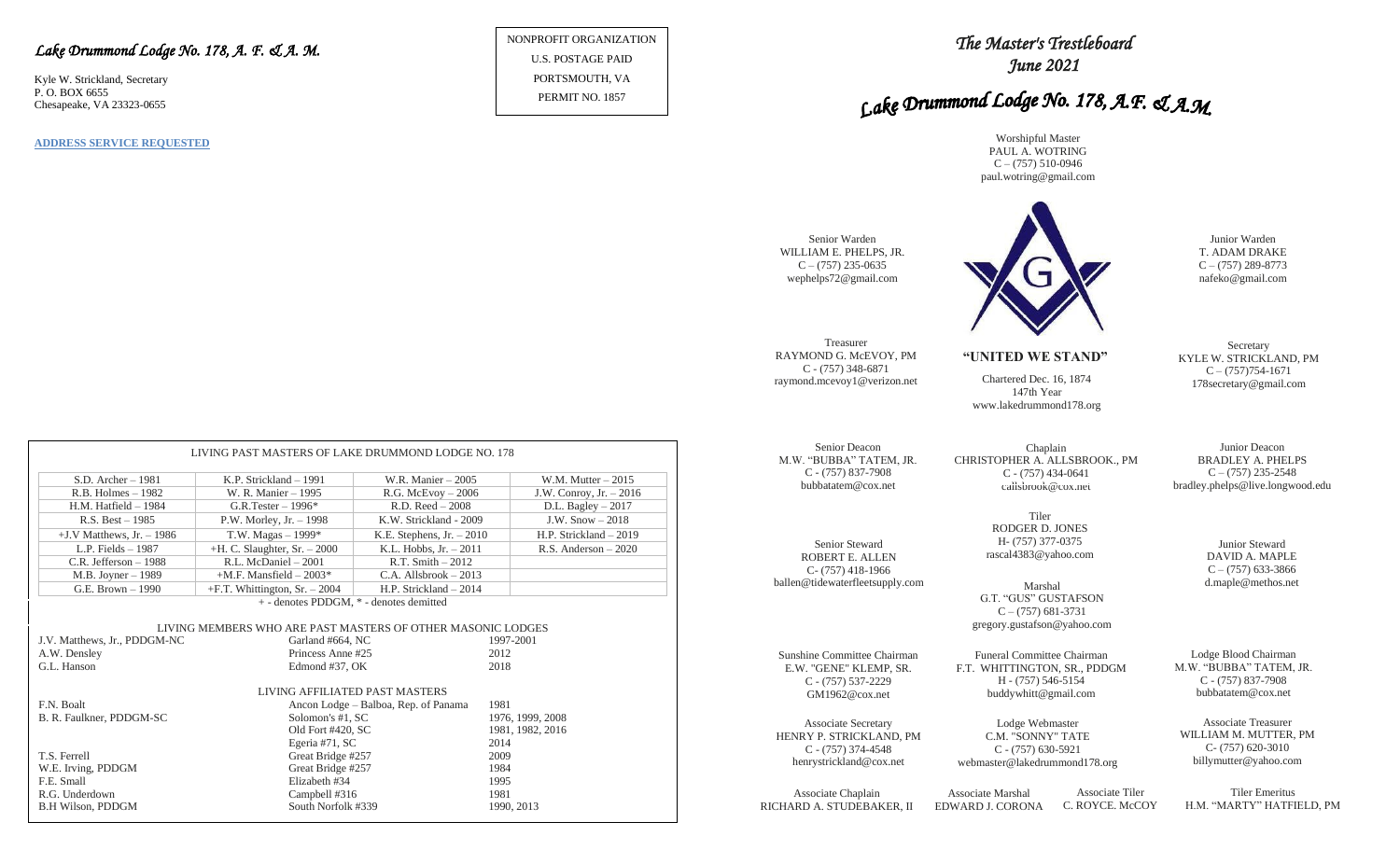# **Master's Message**

#### **Right Worshipful Sirs, Worshipful Sirs, and Brethren all,**

As each of our Lodges open and many of the restrictions we have been under lift, we are reminded of a passage from Psalms 133, "Behold how good and how pleasant it is for Brethren to dwell together in unity." This particular passage has a renewed meaning for our fraternity this year. We have long been apart, but I am grateful that we now are able to come together once again. This has been a difficult time for everyone, but we have traveled through this dark time, separate but together, and can finally see the sunshine peeking out at the other end. Not unlike any perilous journey, we have had our fair share of suffering. As we look back over the past several months, we have all been affected by individual losses, sickness, or loss of prosperity. Every year the trees shed their leaves in the winter in order to have new leaves come spring, so that they are able to make the most of the coming summer sun. We too must shed the weight of our troubles and worries, so that we can grow and bloom with fresh, optimistic perspectives in order to fully enjoy the warmth of comradery and brotherhood we have sorely missed. Remember that tomorrow is a brighter day, and we all must look toward the light. Our June stated will Shrine Night/Lodge Polo Night and is Thursday, June 10 at 7:00 PM, dinner at 6:00 PM, Illustrious Mark Cook, Potentate for Khedive Shrine will be our speaker. I look forward to seeing the summer sun shining on each of your faces as we get together on June 18th for the Celebration of St. John, our Grand Master, M.W. Douglas V. Jones will be our guest speaker. Sincerely and Fraternally,

 *Paul A. Wotring*  **Worshipful Master**

# **From the West**

Greetings from the West,

Right Worshipful Sirs, Worshipful Sirs, and Brethren all; I share in the joy and thankfulness that our Lodge is beginning to open back up to "normal." I urge all of us to reach out to our Brethren and invite them to Lodge. Bro. Billy Phelps, Senior Warden

# **From the South**

Greetings from the South,

The Lodge is nearly back to normal and we had a great turnout in our May stated. It was good to see so many familiar faces and some not-so-familiar ones too. It is always nice to sit with and get to know brethren I have not met before at a lodge meal. As Brother Shakespeare said, "Small cheer and great welcome makes merry feast." I look forward to taking more steps toward normalcy in the near future so that Lake Drummond Lodge can get back to business as usual, making masons, and discovering more-light!

Bro. Adam Drake, Junior Warden

## **WELCOME OUR NEW MEMBERS**

| <b>Brother Andrew Rodney Hall</b>            | <b>Affiliated</b> | <b>April 8, 2021</b> |
|----------------------------------------------|-------------------|----------------------|
| <b>Brother Gregory Alan Curl</b>             | <b>Raised</b>     | May 19, 2021         |
| <b>Brother John Gregory Fussell</b>          | <b>Raised</b>     | May 19, 2021         |
| <b>Brother Montague Wavery Mitchell, Sr.</b> | <b>Raised</b>     | May 19, 2021         |
| <b>Brother Kevin Lee Staples</b>             | <b>Raised</b>     | May 19, 2021         |

# **Trustees of Lake Drummond No.178**

Lake Drummond would like to extend our deepest gratitude to all of its Trustees past and present. Without all of their tireless work our beloved Lodge would not be nearing the monumental 150<sup>th</sup> year in existence. Please tell these treasured Brethren "Thank You" for a job well done when you see them next!

**Bro. J.J. Ramsey, Wor. D.L.Bagley, Wor. K.P. Strickland, Wor. H. M. Hatfield, Wor. H. P. Strickland**

# **Quote of the Month**

"Tomorrow is the most important thing in life. It comes to us at midnight very clean. It's perfect when it arrives, and it puts itself in our hands. It hopes that we have learned something from yesterday." ~Bro. John Wayne

### **Moment of Light from Wor. Chris Allsbrook** "BOAZ REDEEMS RUTH"

Now Boaz had gone up to the gate and sat down there. And behold, the redeemer, of whom Boaz had spoken, came by. So, Boaz said, "Turn aside, friend; sit down here." And he turned aside and sat down. And he took ten men of the elders of the city and said, "Sit down here." So they sat down. Then he said to the redeemer, "Naomi, who has come back from the country of Moab, is selling the parcel of land that belonged to our relative Elimelech. So, I thought I would tell you of it and say, 'Buy it in the presence of those sitting here and in the presence of the elders of my people.' If you will redeem it, redeem it. But if you will not, tell me, that I may know, for there is no one besides you to redeem it, and I come after you." And he said, "I will redeem it." Then Boaz said, "The day you buy the field from the hand of Naomi, you also acquire Ruth the Moabite, the widow of the dead, in order to perpetuate the name of the dead in his inheritance." Then the redeemer said, "I cannot redeem it for myself, lest I impair my own inheritance. Take my right of redemption yourself, for I cannot redeem it." Now this was the custom in former times in Israel concerning redeeming and exchanging: to confirm a transaction, the one drew off his sandal and gave it to the other, and this was the manner of attesting in Israel. So when the redeemer said to Boaz, "Buy it for yourself," he drew off his sandal. Then Boaz said to the elders and all the people, "You are witnesses this day that I have bought from the hand of Naomi all that belonged to Elimelech and all that belonged to Chilion and to Mahlon. Also Ruth the Moabite, the widow of Mahlon, I have bought to be my wife, to perpetuate the name of the dead in his inheritance, that the name of the dead may not be cut off from among his brothers and from the gate of his native place. You are witnesses this day." Then all the people who were at the gate and the elders said, "We are witnesses. May the Lord make the woman, who is coming into your house, like Rachel and Leah, who together built up the house of Israel. May you act worthily in Ephrathah and be renowned in Bethlehem, and may your house be like the house of Perez, whom Tamar bore to Judah, because of the offspring that the Lord will give you by this young woman." So Boaz took Ruth, and she became his wife. And he went into her, and the Lord gave her conception, and she bore a son. Then the women said to Naomi, "Blessed be the Lord, who has not left you this day without a redeemer, and may his name be renowned in Israel! He shall be to you a restorer of life and a nourisher of your old age, for your daughter-in-law who loves you, who is more to you than seven sons, has given birth to him." Then Naomi took the child and laid him on her lap and became his nurse. And the women of the neighborhood gave him a name, saying, "A son has been born to Naomi." They named him Obed. He was the father of Jesse, the father of David.

Ruth 4:1-17 ESV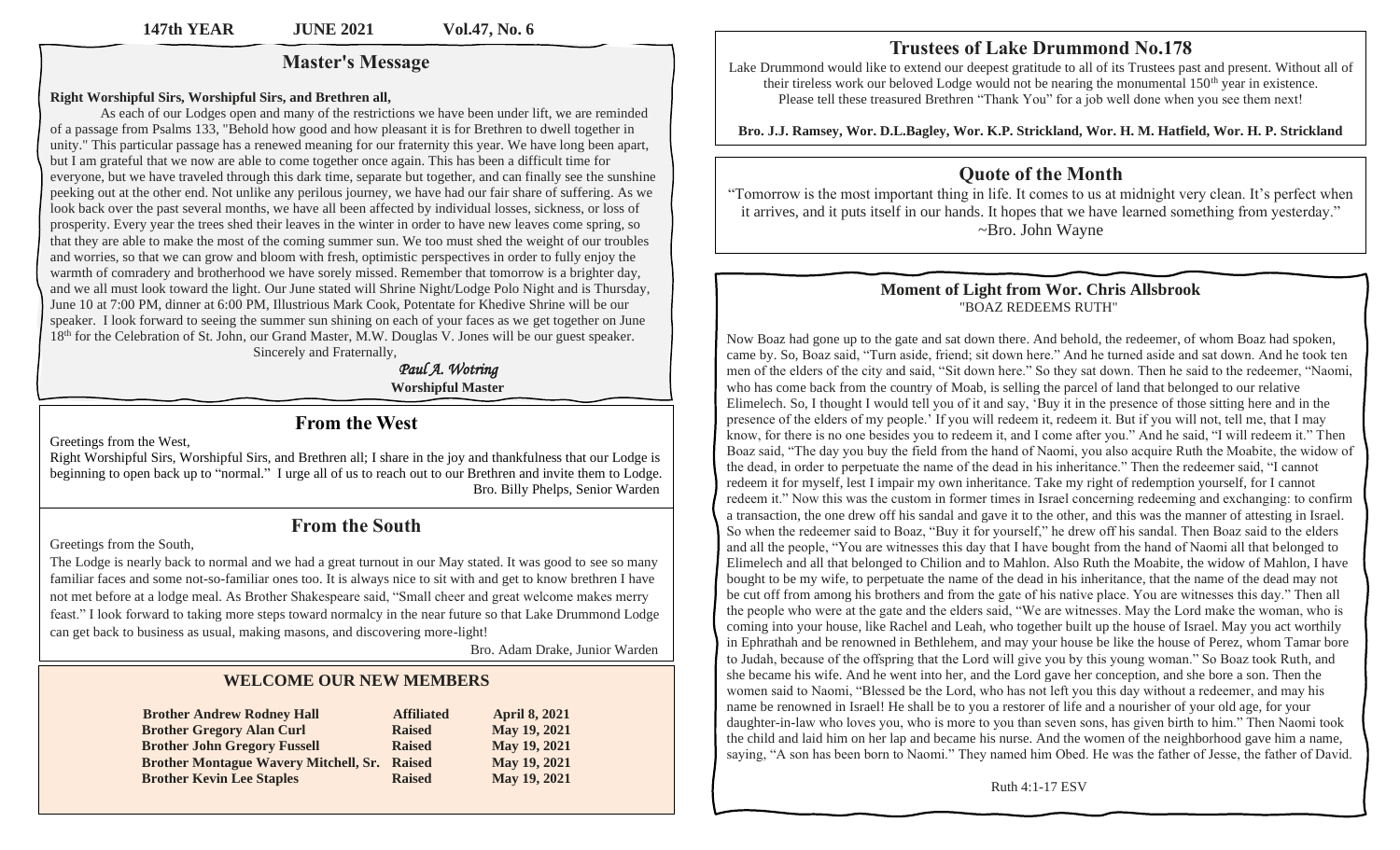#### **36TH DISTRICT**

W Y U  $\mathbf{T}$ G. R K L K O  $\Box$ O B N **RONHTUOSS**  $\circ$  $\mathsf{F}$ V L H P E D I C T S E D O  $S$  A v **VBAOLMRL** v N<sub>D</sub>  $\leq$  $\leq$ E I F U Y A A S  $\times$  $O$  E D R K A S W Z Q I S  $\subset$ I R O D Z T A S W Z A P C M E G I R A I G D I R B T A E R G V Z L D X R D D E A C O N S S U K LL Y  $\Omega$ ANR G L NO I R V R Z M M E S E F S Q Y Q R E T S A M D N A R G X I L K S Z F G L R L S O Y L  $H$ E O  $\mathbf{H}$ N. I  $\top$  $\mathbf I$ U M P. Q - D N. B. U B P G T J Z M V V B G U E Z **BERKLEY MASTERS** COMMUNITY **DORIC** WARDENS **BUILDERS AWARDS** GREATBRIDGE **DEACONS INDIANRIVER DISTRICT BLOOD DRIVE** LAKEDRUMMOND **DEPUTY** SOUTHNORFOLK GRANDMASTER **EDICTS** 

**RULES** 

REGULATIONS

# **Masonic Trivia**

Test your Masonic knowledge with a few random trivia questions.

#### **Questions:**

**Q1:** When was the Mother Grand Lodge of England formed? **Q2:** Who was the first Grand Master of the Mother Grand Lodge? **Q3:** How many lodges formed the Mother Grand Lodge?

**Q4:** What famous English architect was a Freemason?

**Q5:** Name three famous American Revolutionary Day patriots who were Grand Masters. **Q6:** When was the Book of Constitutions first printed?

#### **Answers:**

**A1:** In 1717, in London.

**A2:** Anthony Sayers, Gentleman. **A3:** Four.

**A4:** Sir Christopher Wren., who built, among many other famous structures, the great St. Paul's Cathedral, in London.

**A5:** Paul Revere; General Warren, who fell at Bunker Hill, and Benjamin Franklin. **A6:** In 1723.

**Masonic Mirth by WB Greg O'Neal** TAKE ME AS I TAKE YOU...ONE MOMENT...

LAWS

#### **Fundraising**

Pledge cards have been sent to each member to help raise funds to offset building repairs and maintenance. Donations and/ or pledges of any amount are greatly appreciated. We hope that everyone has received their Lake Drummond Lodge face mask and pledge card. If you have not received yours, please let me or another Lodge Officer know. Thank you to everyone who has already donated.

Lake Drummond will hold its Annual Fish Fry on September 25th from noon until 5:00 PM. Fish Fry dinners will be available for a donation of \$10.00. Anyone willing to help during this event please contact any of our Lodge Officers.

# Tentative Schedule Lake Drummond Lodge No. 178 for 2021



| <b>June 2021</b><br>July 2021 ><br>4 May 2021                    |            |                          |                                                                     |                                                                                                                                                                                                                                    |                                                                                          |                                                                |
|------------------------------------------------------------------|------------|--------------------------|---------------------------------------------------------------------|------------------------------------------------------------------------------------------------------------------------------------------------------------------------------------------------------------------------------------|------------------------------------------------------------------------------------------|----------------------------------------------------------------|
| <b>Sun</b>                                                       | <b>Mon</b> | Tue                      | <b>Wed</b>                                                          | <b>Thu</b>                                                                                                                                                                                                                         | Fri                                                                                      | Sat                                                            |
|                                                                  |            | South Norfolk 339        |                                                                     | з<br>Berkley 167                                                                                                                                                                                                                   |                                                                                          | 15                                                             |
|                                                                  |            | 8<br>Doric 44            | Lake Drummond Officer Meeting Lake Drummond 178<br>Officer Practice | 10<br>Shrine Night, Sojourners flag<br>presentation                                                                                                                                                                                | 11                                                                                       | 12                                                             |
| 13<br>Lake Drummond Ritual School<br>Dance recital<br>Concession | 14         | 15<br>Indian River 252   | 16                                                                  | 17<br>Lake Drummond Practice and<br>Lodge set-up                                                                                                                                                                                   | 18<br>Lake Drummond St John Festive<br><b>Guest: Grandmaster Douglas</b><br>Vernon Jones | 19                                                             |
| 20<br>Father's Day                                               | 21         | 22<br>Cradock RAC No. 72 | 23<br>Great Bridge 257                                              | 24                                                                                                                                                                                                                                 | 25<br>St. John's Day                                                                     | 26<br>Lake Drummonds First Annual<br><b>Fishing Tournament</b> |
| 127<br>Lake Drummond Ritual School                               | 28         | 29                       | 30                                                                  | Notes: Shrine Night, Sojourners will build a flag, and<br>will handle flag presentation 6-10-21, Speaker<br><b>Illustrious Mark Cook.</b><br>Remind everyone about St. John Festive 6-18-21,<br>Grandmaster will be giving remarks |                                                                                          |                                                                |

*Brethren, during this time of uncertainty please verify meeting dates and know that things are subject to change.* 

#### **In Memoriam**

Please remember all our Brethren that have laid down their worldly working tools and passed on to the Celestial Lodge above.

## **Sunshine Committee Report**

*Please keep our sick and distressed raised up in your thoughts and prayers. The best thing that you can do for someone is to pray for them. If you know of a Brother, widow, or family member that is sick, injured, or distressed, please inform either the Sunshine Committee, or one of your Lodge officers. We want to ensure we are praying for every need any of our Lodge members may face. In this unprecedented time, we need to readily reach out to one another and share each other's burdens. All reported needs will only be shared based on the privacy and discretion requested by each member.* 

Lydia Boalt – Health Issues Wor. Phil Morley – Recovering from Back Surgery

#### **Get Well Cards Thinking of You**

Wor. John Conroy- Recovering from Hip Surgery Wors. Henry and Kyle Strickland – Loss of Uncle Bro.'s Billy and Bradley Phelps – Loss of Uncle Bro. Joe Dixon and his Wife – Recovering from Covid19 Sammie Smith and family – Another Surgery for Sammie Wor. Raymond Anderson – Upcoming Neck Surgery